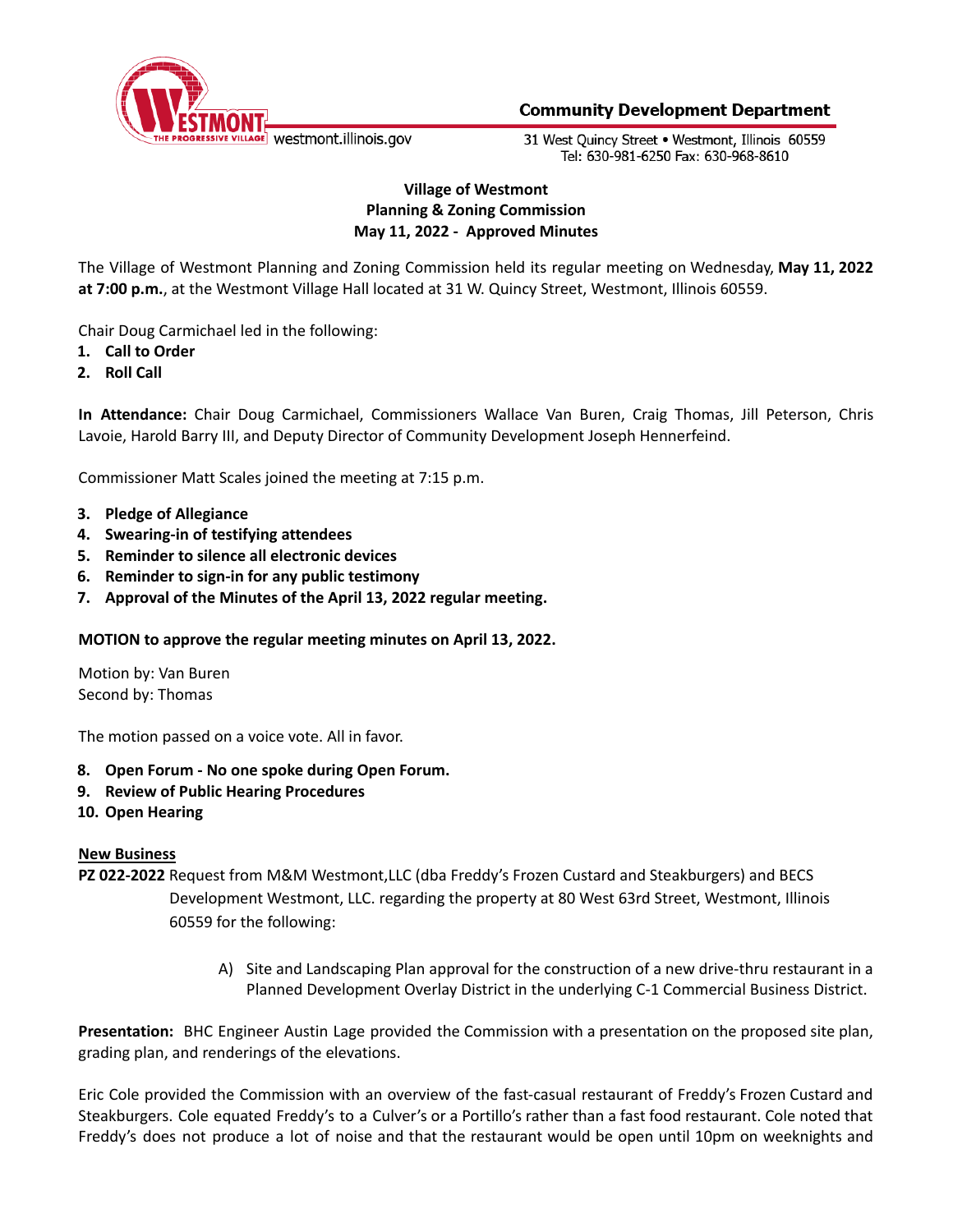

# **Community Development Department**

31 West Quincy Street . Westmont, Illinois 60559 Tel: 630-981-6250 Fax: 630-968-8610

11pm on weekends. Cole also noted that Feddy's does not serve breakfast and therefore no traffic during the mornings. Cole also informed the Commission that they are building the same concept in Romeoville and that they are projecting the Westmont location to open in mid-October.

Sandy MacDonald provided the Commission with background information about the franchisee, M&M Westmont, LLC.

**Staff Comment:** Deputy Director of Community Development Joseph Hennerfeind provided the Commission with the history of the site. Hennerfeind discussed the previously approved Market Center planned development and that the proposed site was always meant to accommodate a drive-thru restaurant. Hennerfeined also noted that the Freddy's site is very similar to the neighboring Raising Cane's site. Hennerfeind discussed that the petitioner is not asking for a special use, which a drive-thru would normally need, as it was approved with the initial approvals for the Market Center planned development. Hennerfeind detailed that the petitioner is only asking for approval of their site and landscaping plan. Hennerfeind noted that the petitioner is meeting the Village's code requirement and the design guidelines. Hennerfeind also discussed the circulation pattern of the site.

**Public Comment:** None

## **Commissioner Comments:**

**Scales** : Commissioner Scales asked staff if there are any issues with traffic now that the Market Center is developed. Hennerfeind replied that staff does not know of any current issues with traffic in that area but noted that the site was planned with a movie theater in mind.

**Lavoie** : Commissioner Lavoie asked staff for clarification about the previously approved signage of Raising Cane's. Hennerfeind replied that Raising Cane's did not pursue a sign variance in the end.

Commissioner Lavoie asked for clarification about ingress and egress to the West. Austin Lage answered that the opening would be confined to their property.

Commissioner Lavoie asked for clarification on the curbs to the North of the property. Austin Lage responded that the curb is existing and will not be altered.

**Peterson:** Commissioner Peterson expressed support for the project and had a question about the reasoning for only having one window for the drive-thru. Eric Cole answered that Freddy's is currently debating whether a second window is needed in future plans.

**Thomas** : Commissioner Thomas was supportive of the request and business.

**Van Buren** : Commissioner Van Buren gave their support and noted that there are enough options to accommodate access to 63rd St.

**Carmichael** : Commissioner Carmichael had no questions.

**Barry** : Commissioner Barry asked staff if there were requirements for the drive aisle widths without adversely affecting landscaping requirements and voiced concerns for larger vehicles. Hennerfeind answered that the Village